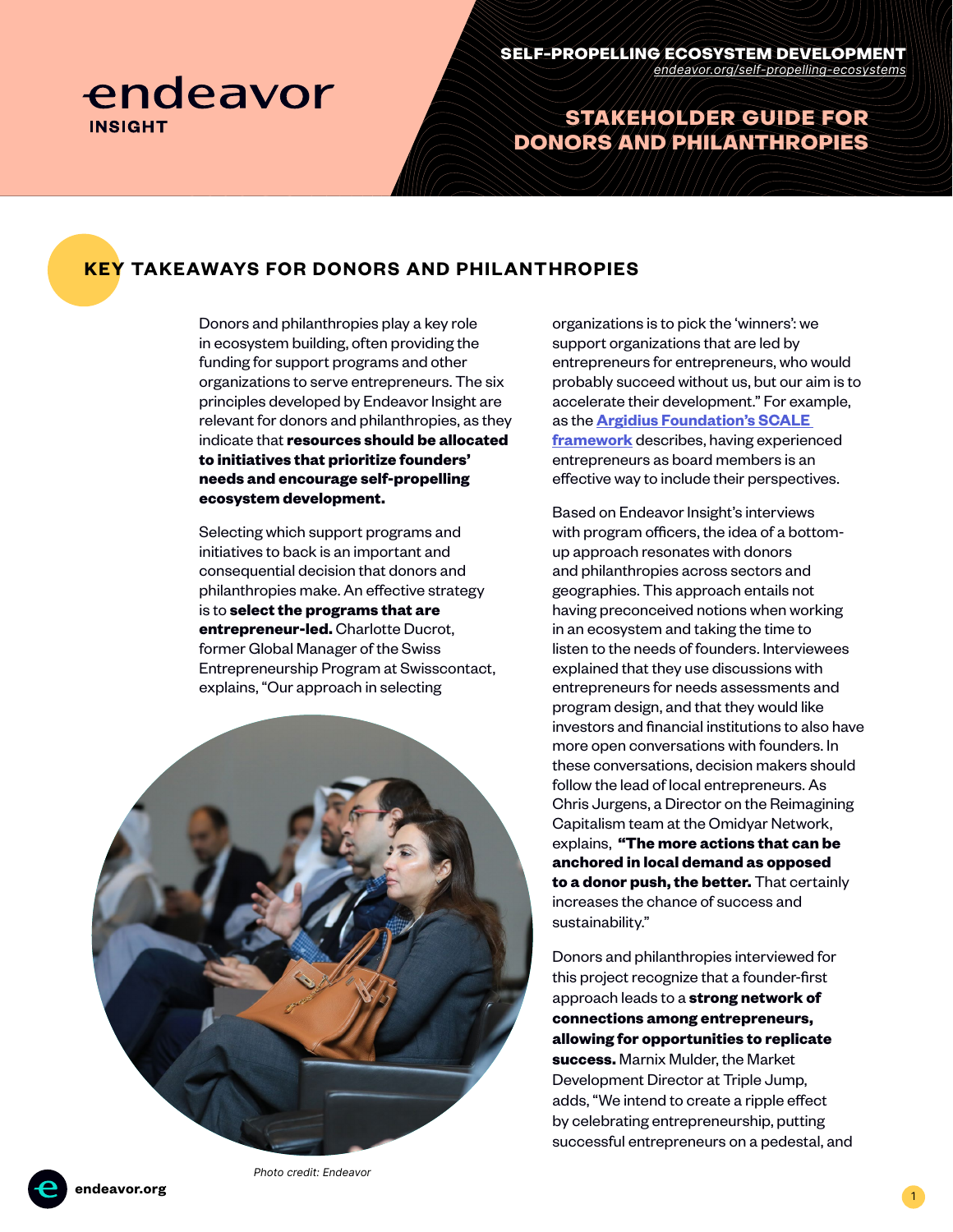# endeavor **INSIGHT**

# STAKEHOLDER GUIDE FOR DONORS AND PHILANTHROPIES

creating hubs and investment banks where people can flock together. Through that, we aim for an entrepreneurial snowball effect from which you may then have more entrepreneurs and start attracting other types of financiers."

This effect, also known as **the multiplier effect**, occurs when successful entrepreneurial companies contribute to the scaling up of the next generation of founders, whether through previous employment, mentorship, investment, or serial entrepreneurship.

Ultimately, **donors should consider the end goal of supporting entrepreneurial ecosystems**. For an ecosystem to become self-propelling, it needs to progress from receiving external support that promotes scale to having an initial wave—and subsequent waves—of successful founders who reinvest locally. As Ducrot remarks, "Our programs are born to die, so they have a limited time frame, and we really want to do things in a sustainable way." This mindset goes together with measuring impact according to the success of the entrepreneurs and the broader economy, rather than the success of the donor or support program itself.



Photo credit: Hannah Cohen

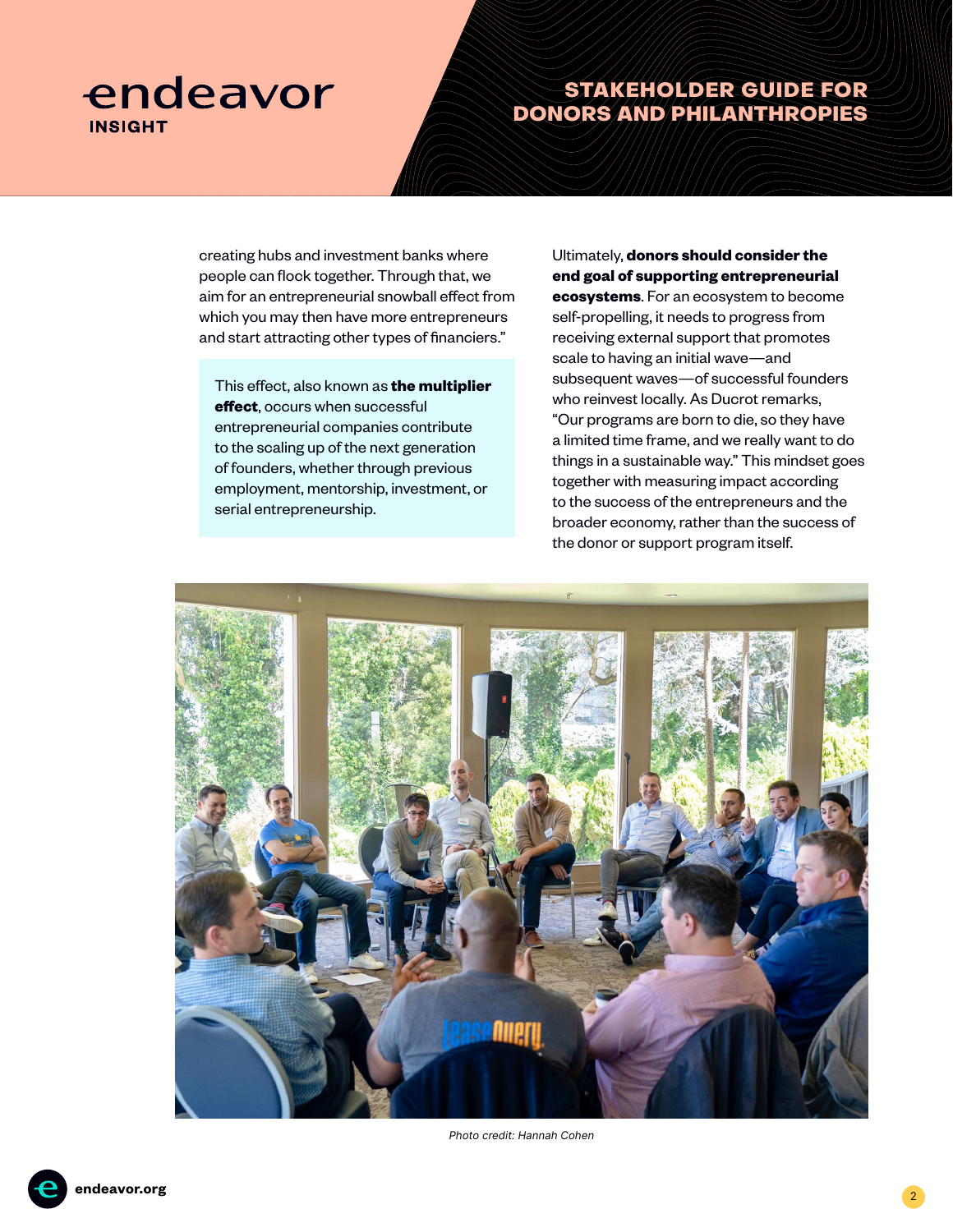

### STAKEHOLDER GUIDE FOR DONORS AND PHILANTHROPIES

## **ACTION PLAN FOR SUPPORTING NASCENT ECOSYSTEMS**

Endeavor Insight's six principles for selfpropelling ecosystem development may not apply to all entrepreneurial ecosystems, particularly those that are still nascent.<sup>\*</sup> According to **[ANDE's 2021 publication on](https://www.andeglobal.org/?action=tracking&file=2021/11/What-We-Know-About_Cultivating-Entrepreneurial-Ecosystems_EN.pdf)  [cultivating entrepreneurial ecosystems](https://www.andeglobal.org/?action=tracking&file=2021/11/What-We-Know-About_Cultivating-Entrepreneurial-Ecosystems_EN.pdf)**, this may also be called the "activation stage" or "birth phase", in which there are large resource gaps and limited founder success. **What can decision makers do to contribute to ecosystem development before highimpact growth ventures proliferate and successful founders emerge to reinvest in the community?** This guide outlines effective actions that donors and philanthropies can take in nascent ecosystems.

To evaluate whether or not an ecosystem is still in the early stage, decision makers can **benchmark their market to others by assessing indicators** such as the number of companies that have raised Series A rounds or higher, number of exits, or prevalence of angel investors. Macroeconomic factors such as balance of trade, reliance on foreign investment, remittances, and GDP per capita can also be considered. If an entrepreneurial ecosystem is nascent, there are still several actions that can be taken to prepare it for self-propelling growth. In particular, donors and philanthropies should consider the following five steps.

#### **1. Assess the existing ecosystem.**

Donors and philanthropies can start by assessing the ecosystem to **understand the existing entrepreneurial strengths and weaknesses**. This would entail identifying the existing entrepreneurial firms, support organizations, investors, industry associations, and other relevant stakeholders in the ecosystem. Conducting a social network analysis of the existing relationships among these different actors can offer insights on how well-connected the community is and where greater action and expertise are needed. For example, Endeavor Insight's **[network map of](https://www.argidius.com/en/learning/learning-placeholder-i5450-how-to-support-entrepreneurs-to-grow-their-light-manufacturing-businesses-in-guatemala-endeavor-insight-s-recommendations/)  [the Guatemalan light manufacturing sector](https://www.argidius.com/en/learning/learning-placeholder-i5450-how-to-support-entrepreneurs-to-grow-their-light-manufacturing-businesses-in-guatemala-endeavor-insight-s-recommendations/)** revealed a low level of connectivity between founders of entrepreneurial companies in 2018.

### **2. Encourage potential angel investors and mentors.**

At the nascent stage, ecosystems are unlikely to have a robust network of local angel investors or mentors with relevant entrepreneurial experience. Donors and philanthropies can help build awareness by **educating local business leaders** on the importance and mechanics of angel investment, and **convening workshops to help train local angel investors**. For a given sector, successful founders in adjacent sectors have the potential to build trust and become both angels and mentors for upand-coming founders. For example, in India, successful leaders of generic pharmaceutical manufacturers have reinvested their wealth domestically into the **[growing healthtech](https://endeavor.org/entrep-in-healthcare)  [and biotech sectors](https://endeavor.org/entrep-in-healthcare)**. Existing institutions like universities, large corporations, and laboratories can also serve as sources of mentorship, funding, and expertise.

### **3. Support policy reforms and the rule of law.**

For founders to succeed, they need to have an **enabling environment** in terms of regulation and the ease of doing business. Donors and philanthropies can help support local advocates or facilitate discussions that result in more beneficial rules and regulations for entrepreneurs by focusing on feedback mechanisms. Local governments should be encouraged to **consult founders and**